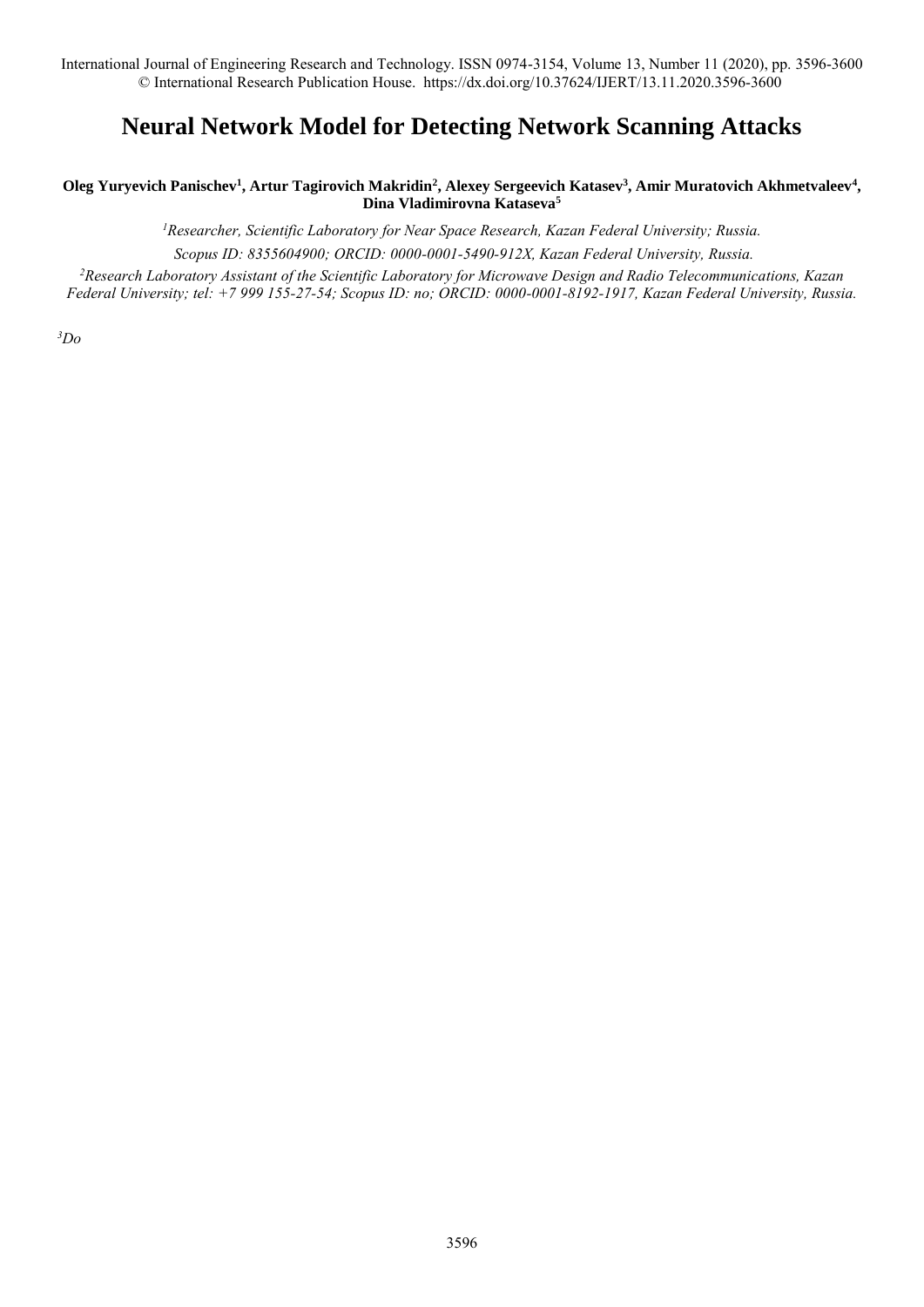# **II. METHODS**

There are 4 main methods of scanning network ports depending on the attacker's strategy [10, 11].

- 1. Horizontal scanning. With this approach, an attacker checks the same port at different IP addresses. This approach is the most common.
- 2. Vertical scanning. This is an approach in which an attacker scans multiple ports on the same IP address.
- 3. Distributed vertical scanning. If multiple sources sequentially scan multiple ports at the same IP address. then this approach is called distributed vertical scanning.
- 4. Distributed horizontal scanning. If multiple sources sequentially scan a specific port at multiple IP addresses, then this approach is called distributed horizontal scanning.

Various utilities can be used to detect network scanning attacks, such as TCP dump, firewalls, or intrusion detection systems (IDSs) [12]. The most advanced of this list are intrusion detection systems. They help solve problems such as intrusion or network attack detection, attack prediction, vulnerability identification, attack source identification, and others.

According to the method of detecting an attack, intrusion detection systems are usually divided into the following categories [13]:

- 1) Signature-based attack detection;
- 2) Anomaly-based attack detection.

Thus, a network scanning attack can show certain signs. When an attack occurs, the intrusion detection system will identify it by signature. Also, the intrusion detection system, which knows the normal behaviour of the system, will determine the network scanning attack based on the deviation from this normal state, i.e. recognizes it as an anomaly. In practice, it is recommended to use them together based on the advantages and disadvantages of these attack detection methods.

An efficient way to detect network scanning attacks is the data mining of network traffic based on a neural network approach [14-17]. This approach is based on the creation of a neural network trained with the use of data that include the signs of a network scanning attack. As a result of training,

the neural network is able to detect the presence of a network scanning attack. The complexity of this approach lies in finding a sufficient number of network traffic examples which are both normal and defining a network scanning attack to build an adequate neural network model. However, the neural network method attracts the attention of developers of intrusion detection systems with its ability to effectively solve the intrusion detection task by flexible responding to signs of network attacks, and adapt to the current conditions of their implementation.

The construction of a neural network model is preceded by the stage of selection and preparation of data for subsequent mining. In this work, the NSL-KDD dataset was selected to train the neural network to detect network scanning attacks. The data in this set is determined by 41 input parameters of network traffic and 1 output parameter, which determines the availability or unavailability of a network attack. In total, the dataset describes the patterns of 4 categories of network scanning attacks: DoS, U2R, R2L, and Probe.

When processing data from the original set of "NSL-KDD", records that are not related to network scanning attacks were removed. Also, for processing the initial data, the method of calculating Pearson's correlation was used [18], which allows one's to reduce the dimension of the input feature space. As a result of preprocessing the data, the most significant input attributes that are involved in training the neural network were selected. The final training sample contained 11 input attributes and one output (attack), as well as 5108 records, 3379 of which described normal connections, and 1729 - connections related to network scanning attacks.

## **III. RESULTS AND DISCUSSION**

The analytical platform Deductor Studio Academic was chosen as a modelling environment for training and testing a neural network [19]. Deductor software is a user-friendly analytical platform. The analyst's work with it comes down to visual scripting. A script is a sequence of actions that allows a user to obtain useful knowledge from the source data and identify patterns through such operations as data import, data processing, data visualization, and others.

When training a neural network in the Deductor modeling environment, the results of data classification were obtained; they are presented in Table 1 [20].

| Actually | Classified |      |       |
|----------|------------|------|-------|
|          | False      | True | Total |
| False    | 3351       | 28   | 3379  |
| True     | 82         | 1647 | 1729  |
| Total    | 3433       | 1675 | 5108  |

**Table 1.** Model Results on Training Data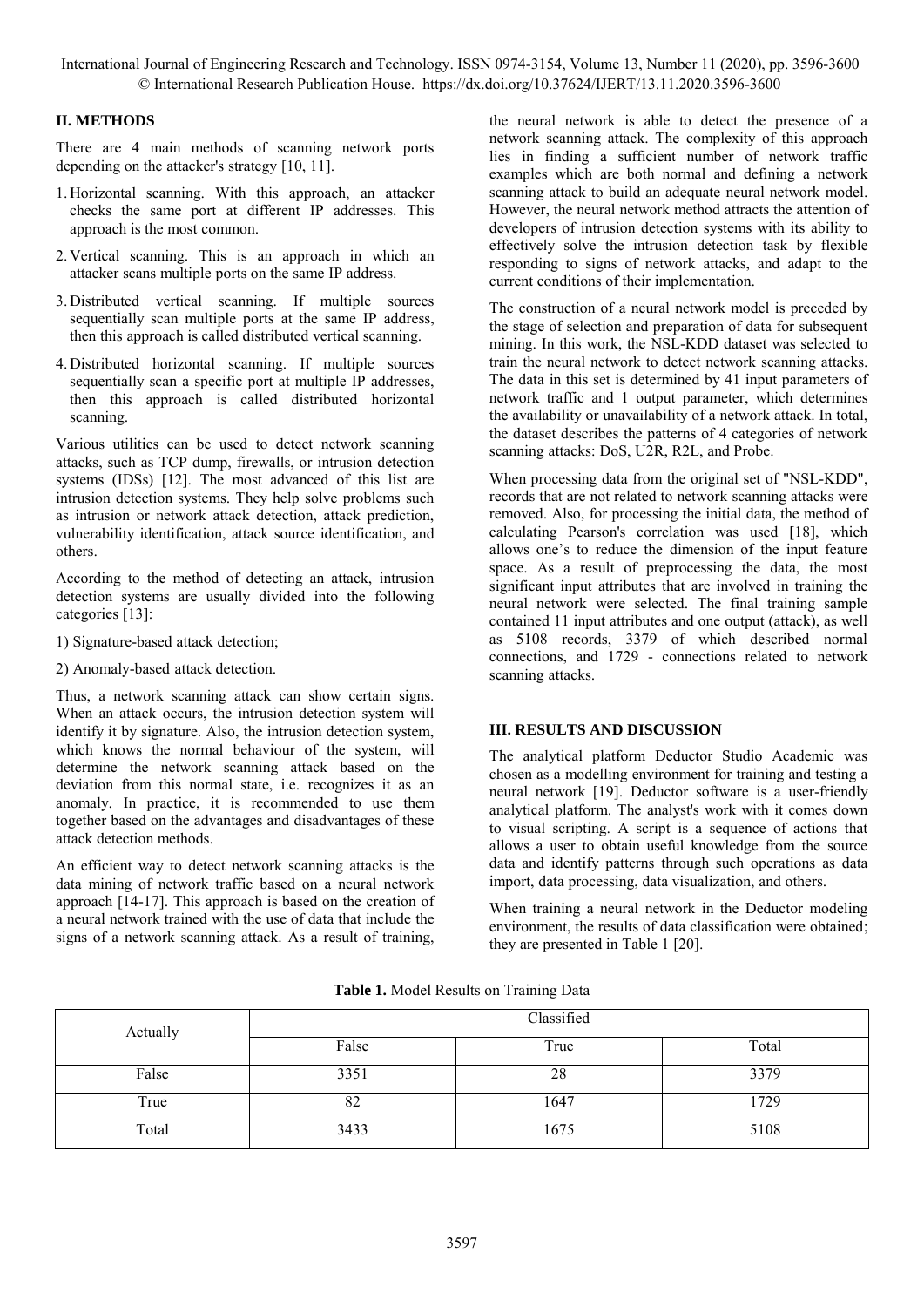Based on the data presented in Table 1, we can conclude that the classification accuracy of data from a training sample of 5108 records was 97.85%. At the same time, 3379 records in the training set accounted for normal network connections, and 1729 records corresponded to network attacks.

When testing the neural network in the Deductor modeling environment, the data classification results presented in Table 2 were obtained.

| Actually | Classified |      |       |  |
|----------|------------|------|-------|--|
|          | False      | True | Total |  |
| False    | 1184       | 10   | 1200  |  |
| True     | 48         | 818  | 866   |  |
| Total    | 1232       | 834  | 2066  |  |

**Table 2.** Model Results on Testing Data

Based on the data presented in Table 2, we can conclude that the classification accuracy of data from the test sample with a volume of 2066 records was 96.9%. At the same time, 1200 records in the test sample accounted for normal network connections and 866 records corresponded to network attacks.

Based on the results of the neural network model operation on test data, errors of the first and second kind were calculated using the following formulas [21]:

- Error of the first kind 
$$
E_1 = \frac{n_1}{N_1} * 100\%
$$
, where  $n_1$  - the

number of attacks in the sample mistakenly classified as normal connections,  $N_1$  – total number of attacks in the sample;

Error of the second kind 
$$
E_2 = \frac{n_2}{N_2} * 100\%
$$
, where n<sub>2</sub> is

the number of normal connections in the sample mistakenly classified as attacks,  $N_2$  – total number of normal connections.

As a result of calculations, the error of the 1st kind was

$$
E_1 = \frac{n_1}{N_1} * 100\% = \frac{48}{866} * 100\% = 5,54\%
$$
, and the

error of the 2nd kind was

$$
E_2 = \frac{n_2}{N_2} * 100\% = \frac{16}{1200} * 100\% = 1,33\%.
$$

The constructed neural network model correctly identified most of the connections characterizing the network scanning attack. The obtained values of errors of the first and second kind are also not critical, and, therefore, the results of neural network modelling are adequate.

#### **IV. SUMMARY**

Although network scanning attacks are not very harmful by themselves, their main danger is the further implementation

by an attacker of other types of attacks on vulnerabilities identified during the network scan. Identifying network scanning attacks is challenging because of the challenge of identifying malicious connections from general network traffic. In this work, a neural network approach was used to detect network scanning attacks. The constructed neural network model successfully coped with the task of identifying and classifying malicious connections. Thus, the model is adequate and suitable for use in intelligent detection systems for network scanning attacks [22]. As a direction for further research, it is proposed to develop other models and evaluate the results obtained on the basis of other methods of data mining [23-28]. In addition, the actual construction and practical use of intelligent decision support systems [29-34] to identify and prevent network attacks on computer systems.

### **V. CONCLUSIONS**

Thus, the research has been used to solve the problem of detecting network scanning attacks based on the construction of a neural network model, as well as assessing its effectiveness. The results of the studies have shown the effectiveness of the proposed approach to solving the problem. The constructed neural network showed high accuracy in terms of minimizing errors of the first and second kind. This indicates its effectiveness and practical use for detecting and preventing network scanning attacks.

#### **ACKNOWLEDGEMENTS**

The work is performed according to the Russian Government Program of Competitive Growth of Kazan Federal University.

#### **REFERENCES**

[1] Diesch R, Pfaff M, Krcmar H. A comprehensive model of information security factors for decision-makers. Computers & Security. 2020 May 1;92:101747.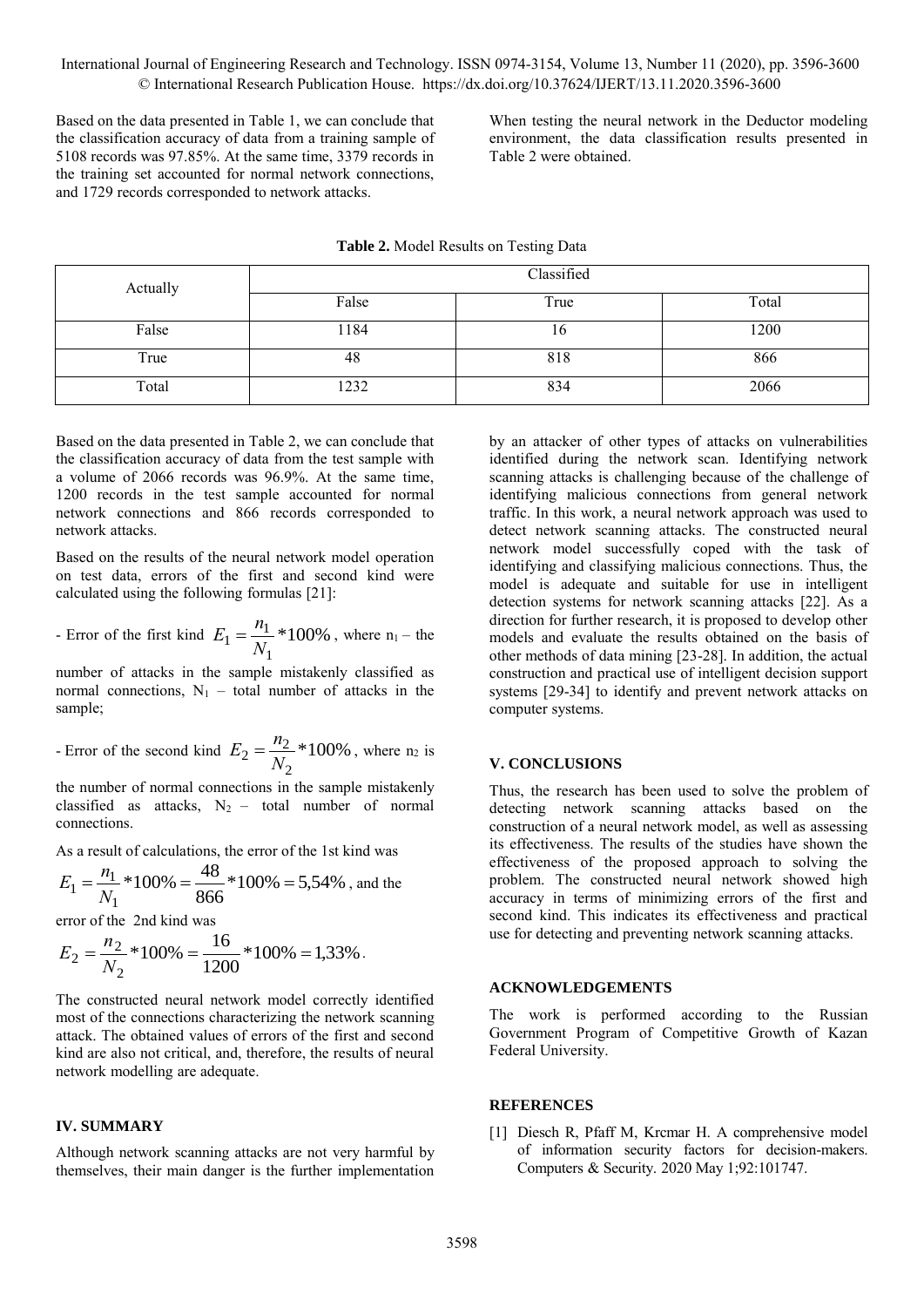- [2] Hina S, Dominic PD. Information security policies' compliance: a perspective for higher education institutions. Journal of Computer Information Systems. 2018 Mar 30.
- [3] Misra S, Singh R, Mohan SV. Information warfareworthy jamming attack detection mechanism for wireless sensor networks using a fuzzy inference system. Sensors. 2010 Apr;10(4):3444-79.
- [4] Katasev AS, Kataseva DV. Neural network diagnosis of anomalous network activity in telecommunication systems. In2016 Dynamics of Systems, Mechanisms and Machines (Dynamics) 2016 Nov 15 (pp. 1-4). IEEE.
- [5] Zhi T, Liu Y, Wu J. A Reputation Value-Based Early Detection Mechanism Against the Consumer-Provider Collusive Attack in Information-Centric IoT. IEEE Access. 2020 Feb 24;8:38262-75.
- [6] Saied A, Overill RE, Radzik T. Artificial Neural Networks in the detection of known and unknown DDoS attacks: Proof-of-Concept. InInternational Conference on Practical Applications of Agents and Multi-Agent Systems 2014 Jun 4 (pp. 309-320). Springer, Cham.
- [7] Rajeswari PVN, Rasagna B, Sireesha K, Shahina Begum SK. Network intrusion detection techniques and network attack types. International Journal of Recent Technology and Engineering. 2019;8(8):934-940.
- [8] Bhowmik J, Daryanani PL, Mazumdar SN, Krishnan SR. Implementing different types of attacks in network and their mitigation. International Journal of Pharmacy and Technology. 2016;8(4):26101-26116.
- [9] Pawar MV, Anuradha J. Network security and types of attacks in network. Procedia Computer Science. 2015 Jan 1;48:503-6.
- [10] Makwana RRS, Tomar DS. A network forensic framework for port scanning attack based on efficient packet capturing. International Journal of Innovative Technology and Exploring Engineering. 2019;8(12):4632-4641.
- [11] Han X, Ma Y. A new method about port scan of network hosts. Key Engineering Materials. 2011; 480: 190-194.
- [12] Ngo DM, Pham-Quoc C, Thinh TN. Heterogeneous hardware-based network intrusion detection system with multiple approaches for sdn. Mobile Networks and Applications. 2019 Nov 20:1-5.
- [13]Rajendra PP, Shivashankar. Energy secured intrusion detection system and analysis of attacks for mobile adhoc networks. Journal of Communications. 2020;15(5):406-414.
- [14] Farhana K, Rahman M, Ahmed MT. An intrusion detection system for packet and flow based networks using deep neural network approach. International Journal of Electrical and Computer Engineering. 2020 Oct 1;10(5):5514.
- [15] Katasev AS, Emaletdinova LY, Kataseva DV. Neural Network Model for Information Security Incident Forecasting. In2018 International Conference on Industrial Engineering, Applications and Manufacturing (ICIEAM) 2018 May 15 (pp. 1-5). IEEE.
- [16] Aleesa AM, Zaidan BB, Zaidan AA, Sahar NM. Review of intrusion detection systems based on deep learning techniques: coherent taxonomy, challenges, motivations, recommendations, substantial analysis and future directions. Neural Computing and Applications. 2020 Jul;32(14):9827-58.
- [17] Pacheco J, Benitez VH, Félix-Herrán LC, Satam P. Artificial Neural Networks-Based Intrusion Detection System for Internet of Things Fog Nodes. IEEE Access. 2020 Apr 15;8:73907-18.
- [18] Jebarathinam C, Home D, Sinha U. Pearson correlation coefficient as a measure for certifying and quantifying high-dimensional entanglement. Physical Review A. 2020 Feb 24;101(2):022112.
- [19] Lomakin N, Shokhnekh A, Sazonov S, Polianskaia A, Lukyanov G, Gorbunova A. Hadoop and Deductor Based Digital Ai System for Predicting Cost of Innovative Products in Conditions of Digitalization of Economy. InProceedings of the 2019 International SPBPU Scientific Conference on Innovations in Digital Economy 2019 Oct 24 (pp. 1-8).
- [20] Sulewski P. Some contributions to practice of  $2 \times 2$ contingency tables. Journal of Applied Statistics. 2019 Jun 11;46(8):1438-55.
- [21] Zhang Q, Xia D, Wang G. Three-way decision model with two types of classification errors. Information Sciences. 2017 Dec 1;420:431-53.
- [22] Ernawati T, Fachrozi MF, Syaputri DD. Analysis of Intrusion Detection System Performance for the Port Scan Attack Detector, Portsentry, and Suricata. InIOP Conference Series: Materials Science and Engineering 2019 Nov (Vol. 662, No. 5, p. 052013). IOP Publishing.
- [23] Katasev AS. Neuro-fuzzy model of fuzzy rules formation for objects state evaluation in conditions of uncertainty. Computer research and modeling. 2019;11(3):477-92.
- [24]Chupin MM, Katasev AS, Akhmetvaleev AM, Kataseva DV. Neuro-Fuzzy Model in Supply Chain Management for Objects State Assessing. Int. J Sup. Chain. Mgt Vol. 2019 Oct;8(5):201.
- [25] Perfilieva IG, Yarushkina NG, Afanasieva TV, Romanov AA. Web-based system for enterprise performance analysis on the basis of time series data mining. InProceedings of the First International Scientific Conference "Intelligent Information Technologies for Industry"(IITI'16) 2016 (pp. 75-86). Springer, Cham.
- [26] Dagaeva M, Garaeva A, Anikin I, Makhmutova A, Minnikhanov R. Big spatio-temporal data mining for emergency management information systems. IET